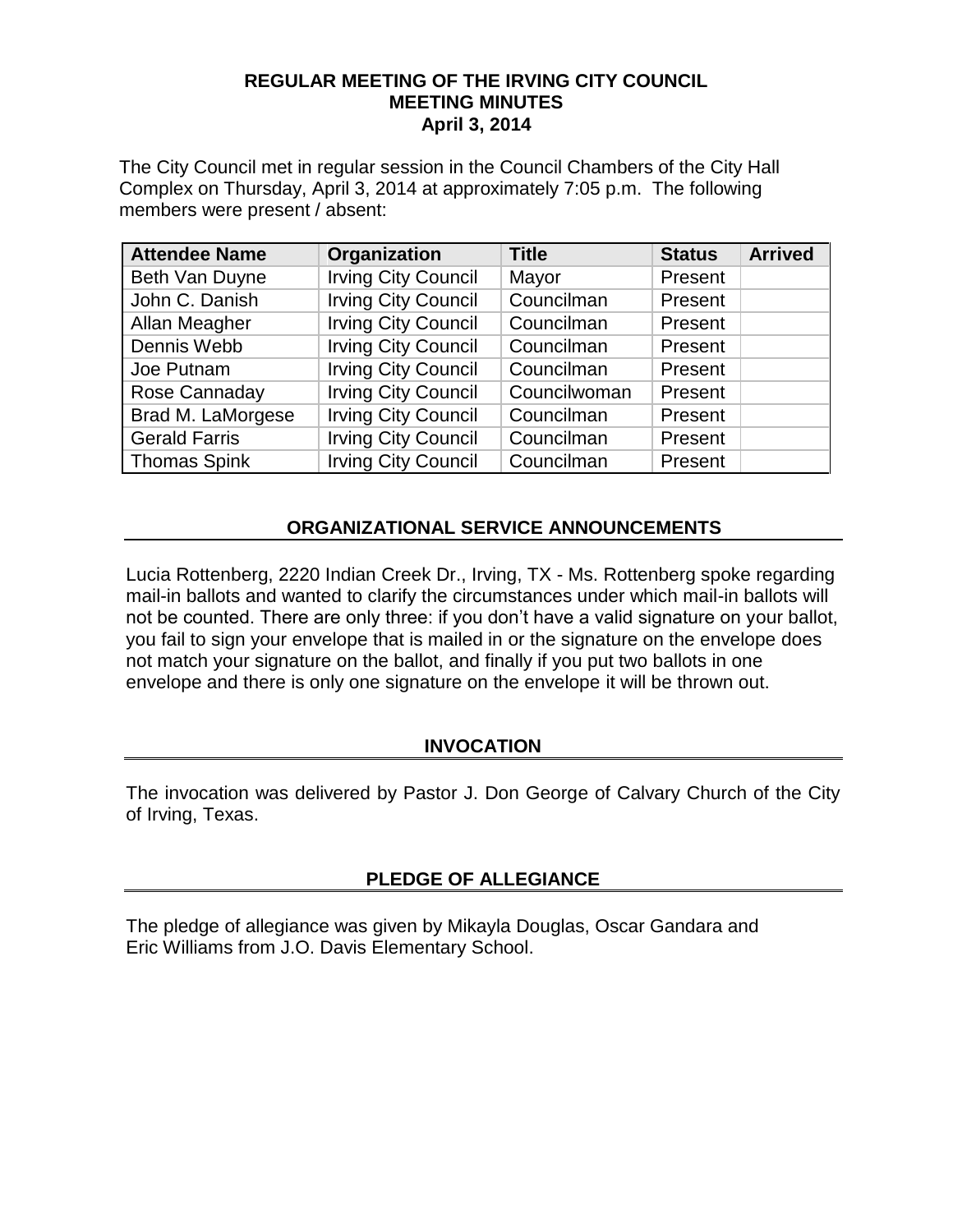# **PROCLAMATIONS**

Mayor Van Duyne presented the High Spirited Citizen Award to Pam Hale.

Mayor Van Duyne presented a proclamation Celebrating Irving Month the City and the Man to Janice Carroll, Irving Heritage Society President, Jan Bodnar, Irving Public Library Community Relations Supervisor, LaNita Johnson, Irving Black Arts Council Vice President, Jackie Madden, City of Irving Special Events Supervisor, and Sandee Hicks, Irving Independent School District Librarian.

# **CITIZENS' FORUM**

Citizens are invited to speak for three (3) minutes on matters relating to City government and on items not listed on the regular agenda.

Jim Welloughby, 600 Bunn, Irving, TX - Mr. Welloughby spoke regarding three items: Blocking of sidewalks, commercial vehicles parked on the street, and differences in zoning in south Irving versus north Irving. He asked if there was a difference in zoning.

Johnny Jackson, 621 Beacon Hill, Irving, TX - Mr. Jackson spoke regarding cars in the neighborhood blocking streets, people taking their garbage out too early, and commercial trucks, boats, and RV's parked in driveways that decreases the aesthetic appeal of the community.

Melba Jackson, 621 Beacon Hill, Irving, TX - Ms. Jackson spoke regarding large number of people living in one house, particular homes that are rental properties. She is concerned for the seniors in their neighborhood.

Lucia Rottenberg, 2220 Indian Creek Dr., Irving, TX - Ms. Rottenberg spoke regarding the economic impact of freezing senior citizen taxes. She is curious to know what the economic impact would be on the city if the senior taxes were frozen in the city and would services be cut.

Emma West, 3639 W. Northgate #152, Irving, TX - Ms. West spoke regarding street lights on William D. Hale and the lights not being as bright as they are on other streets. She would like to know why some are better lit and some are less lit.

Farah Merchant, 9606 Valley Lake Lane, Irving, TX - Ms. Merchant spoke regarding recycling bins. She spoke about the future generations and how important recycling is to our community and our landfills. She would like the council to look into supporting the recycling bins. She also presented the council with a petition signed by neighbors in favor of the bins.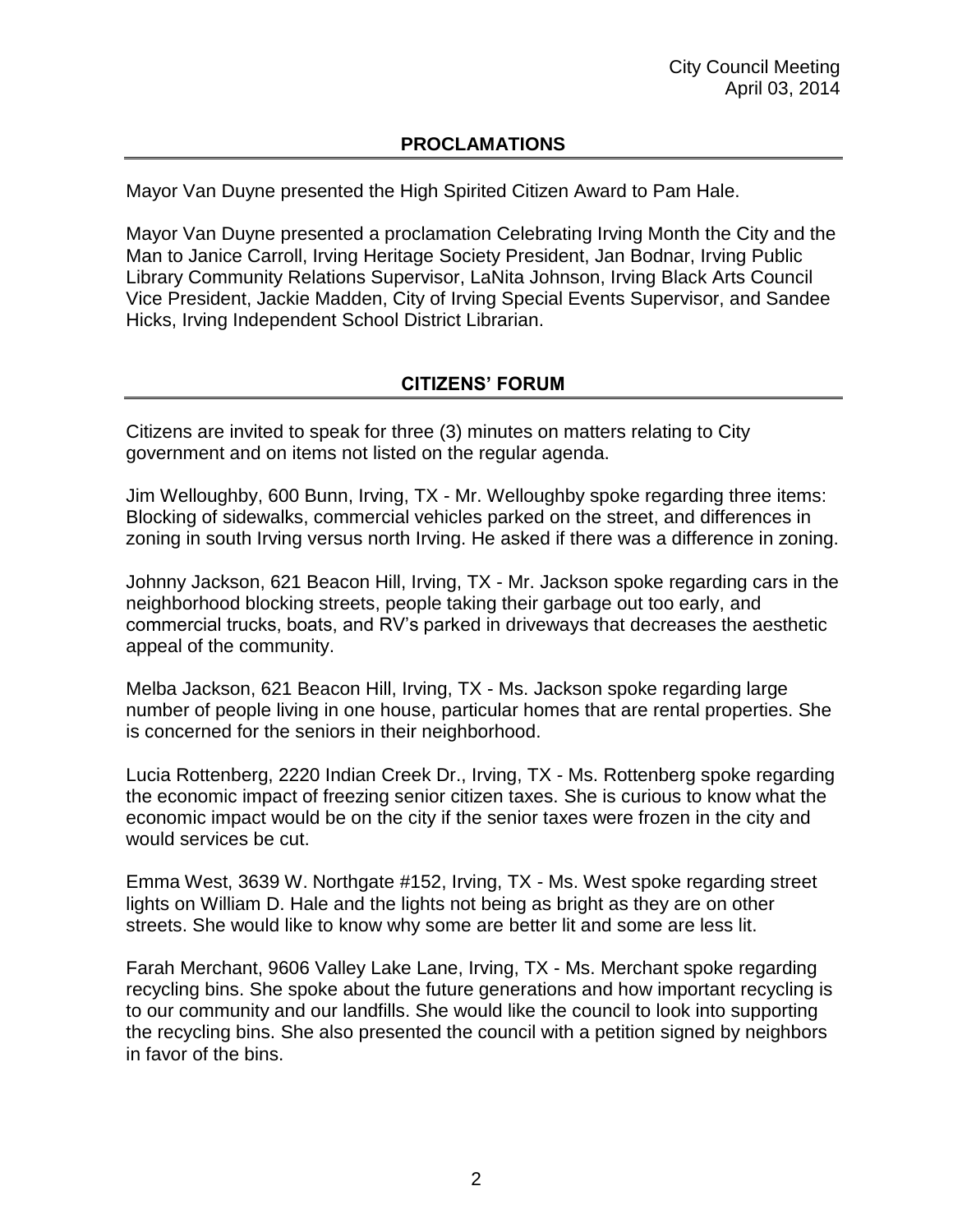David Bennett, 3577 N. Belt Line Rd., #1010, Irving, TX - Mr. Bennett spoke regarding tango and ballroom dance.

Rosa Pevehouse, 3201 Pridget Dr., Irving, TX - Ms. Pevehouse indicated she has lived here for 30 years and would be happy to clean bounce houses in the backyard or wherever is legal. She has a large family and the family is coming over; she cannot help the fact that she has a big family.

# **CITY COUNCIL AGENDA**

## **1 City Operations Update**

The Operations Update is viewable OnDemand from yesterday's work session.

#### **2 Heritage Crossing Update**

Kevin Kass, Redevelopment and TIF Administrator, stated that staff is in the very early stages of discussion with TxDOT regarding project scope and reconstruction of Irving Blvd. In development news, contracts have been received on four landbank properties. Deep in the heart of Irving Market Day will be held in downtown this weekend. Arbor Days celebration is next Saturday. Music on Main Street will resume Saturday, May 9.

#### **3 Input from Citizens Regarding Ethics Policies** No one spoke on this item at tonight's meeting.

# **CONSENT AGENDA**

Motioned by Councilman Meagher, seconded by Councilman Webb to approve the consent agenda items 4-20.

Motion approved 9-0.

#### **4 Approving Minutes for Wednesday, March 19, 2014**

| <b>RESULT:</b>                                                                        | <b>ACCEPTED [UNANIMOUS]</b> |  |
|---------------------------------------------------------------------------------------|-----------------------------|--|
| <b>MOVER:</b>                                                                         | Allan Meagher, Councilman   |  |
| <b>SECONDER:</b>                                                                      | Dennis Webb, Councilman     |  |
| AYES: Van Duyne, Danish, Meagher, Webb, Putnam, Cannaday, LaMorgese,<br>Farris, Spink |                             |  |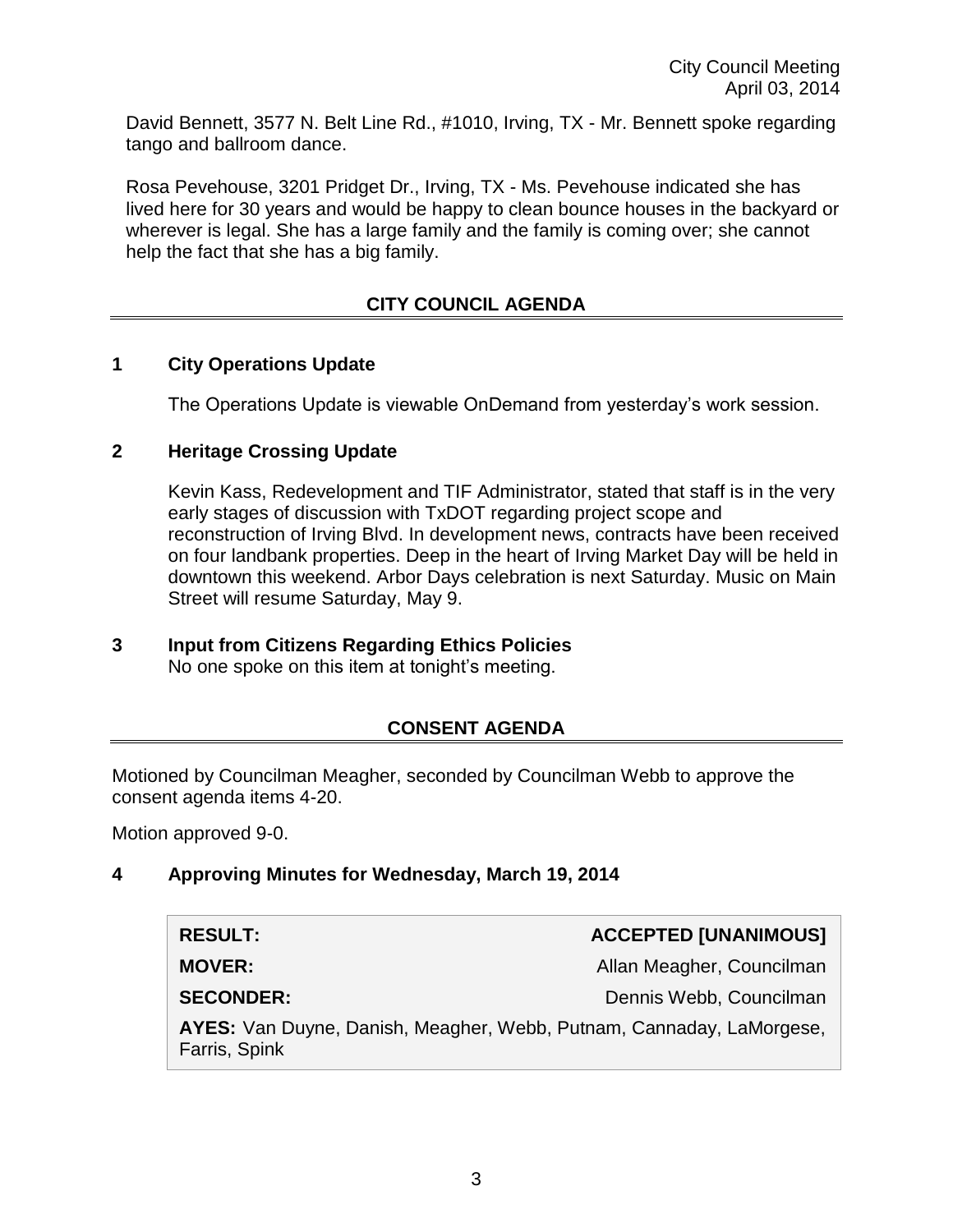# **5 Approving Minutes for Thursday, March 20, 2014**

**RESULT: ACCEPTED [UNANIMOUS]**

**MOVER: MOVER: Allan Meagher, Councilman** 

**SECONDER:** Dennis Webb, Councilman

**AYES:** Van Duyne, Danish, Meagher, Webb, Putnam, Cannaday, LaMorgese, Farris, Spink

**6 Resolution No. RES-2014-112 --** Authorizing the Destruction of Obsolete Records in Accordance with the City of Irving's Records Management Policy

| <b>RESULT:</b>                                                                        | <b>ADOPTED [UNANIMOUS]</b> |
|---------------------------------------------------------------------------------------|----------------------------|
| <b>MOVER:</b>                                                                         | Allan Meagher, Councilman  |
| <b>SECONDER:</b>                                                                      | Dennis Webb, Councilman    |
| AYES: Van Duyne, Danish, Meagher, Webb, Putnam, Cannaday, LaMorgese,<br>Farris, Spink |                            |

**7 Resolution No. RES-2014-113 --** Cancelling the Contract for Professional Surveying Services with Landes and Associates, Inc.

| <b>RESULT:</b>                                                                        | <b>ADOPTED [UNANIMOUS]</b> |  |
|---------------------------------------------------------------------------------------|----------------------------|--|
| <b>MOVER:</b>                                                                         | Allan Meagher, Councilman  |  |
| <b>SECONDER:</b>                                                                      | Dennis Webb, Councilman    |  |
| AYES: Van Duyne, Danish, Meagher, Webb, Putnam, Cannaday, LaMorgese,<br>Farris, Spink |                            |  |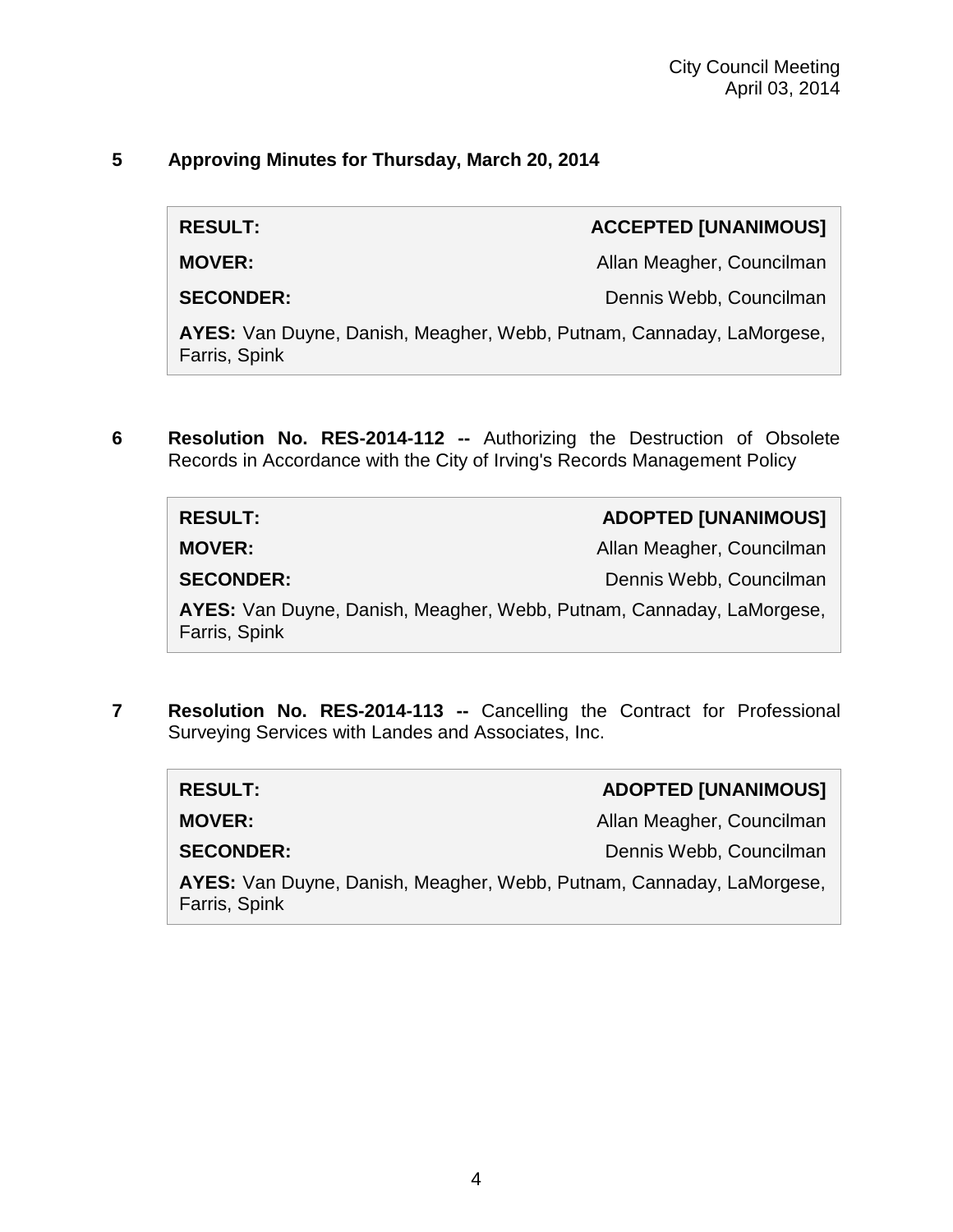**8 Resolution No. RES-2014-114 --** Approving a Legal Services Agreement with McKamie Krueger LLP for Legal Representation and Such Other Legal Matters as Deemed Necessary by the City Attorney

| <b>RESULT:</b>                                                                        | <b>ADOPTED [UNANIMOUS]</b> |  |
|---------------------------------------------------------------------------------------|----------------------------|--|
| <b>MOVER:</b>                                                                         | Allan Meagher, Councilman  |  |
| <b>SECONDER:</b>                                                                      | Dennis Webb, Councilman    |  |
| AYES: Van Duyne, Danish, Meagher, Webb, Putnam, Cannaday, LaMorgese,<br>Farris, Spink |                            |  |

**9 Resolution No. RES-2014-115 --** Awarding a Contract to RKM Utility Services, Inc., in the Amount of \$486,939.00 for the 2014 Manhole Rehabilitation, Section I Project

| <b>RESULT:</b>                                                                        | <b>ADOPTED [UNANIMOUS]</b> |
|---------------------------------------------------------------------------------------|----------------------------|
| <b>MOVER:</b>                                                                         | Allan Meagher, Councilman  |
| <b>SECONDER:</b>                                                                      | Dennis Webb, Councilman    |
| AYES: Van Duyne, Danish, Meagher, Webb, Putnam, Cannaday, LaMorgese,<br>Farris, Spink |                            |

**10 Resolution No. RES-2014-116 --** Awarding a Contract to Mastec N.A., in the Amount of \$241,067.28 for the MacArthur Corridor Enhancements: Utility Undergrounding from Grauwyler to Pioneer, Street Light and Conduit Plans from Grauwyler to Rock Island Project

| <b>RESULT:</b>   | <b>ADOPTED [UNANIMOUS]</b> |
|------------------|----------------------------|
| <b>MOVER:</b>    | Allan Meagher, Councilman  |
| <b>SECONDER:</b> | Dennis Webb, Councilman    |
|                  |                            |

**AYES:** Van Duyne, Danish, Meagher, Webb, Putnam, Cannaday, LaMorgese, Farris, Spink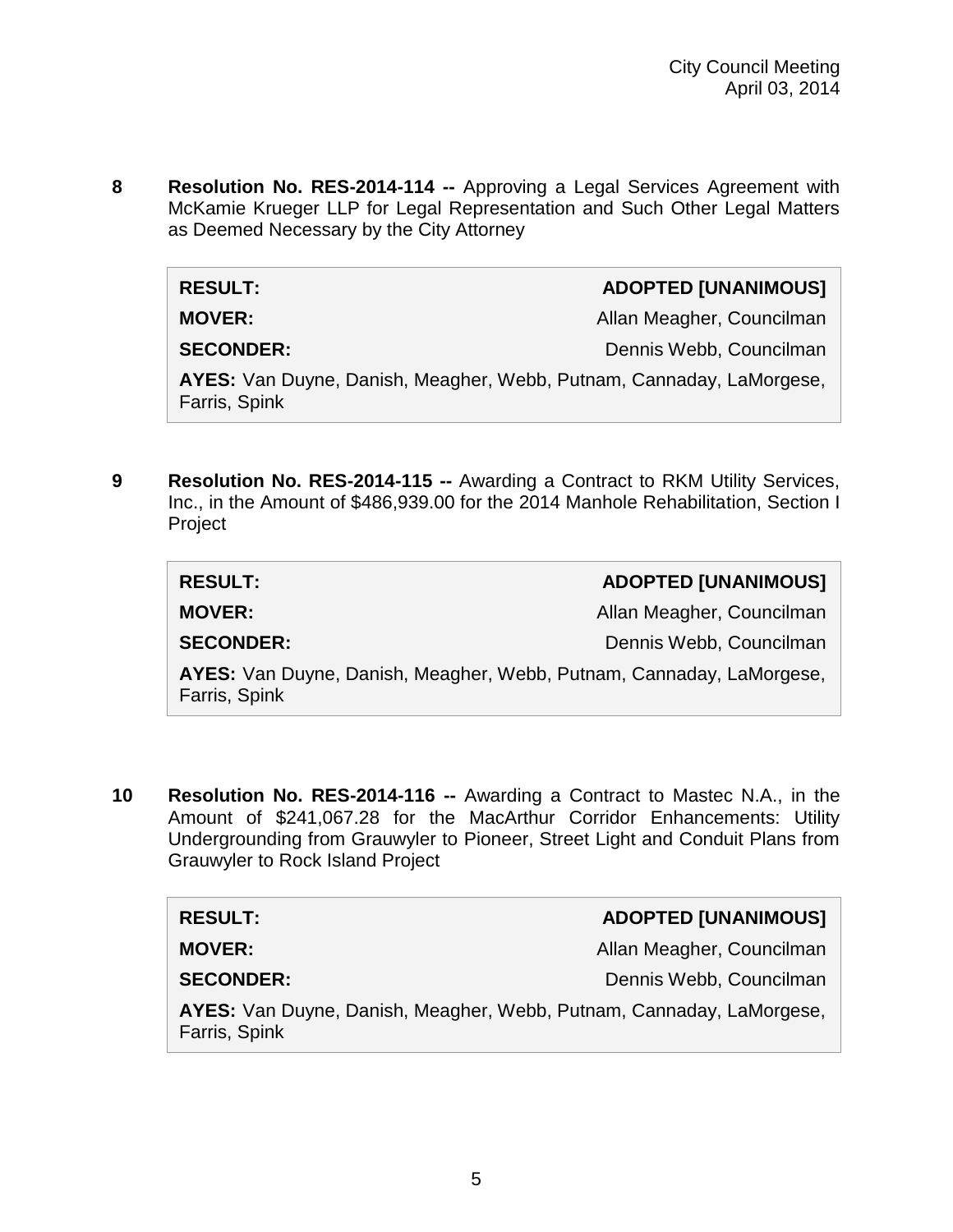**11 Resolution No. RES-2014-117 --** Approving an Economic Development Agreement with Bill Miller in an Amount Not to Exceed \$5,500.00 for the Removal of an Existing Pole Sign and Replacement with a Monument Sign, Pursuant to the General Provisions of the Corridor Enhancement Incentive Program

| <b>RESULT:</b>   | <b>ADOPTED [UNANIMOUS]</b> |
|------------------|----------------------------|
| <b>MOVER:</b>    | Allan Meagher, Councilman  |
| <b>SECONDER:</b> | Dennis Webb, Councilman    |

**AYES:** Van Duyne, Danish, Meagher, Webb, Putnam, Cannaday, LaMorgese, Farris, Spink

**12 Resolution No. RES-2014-118 --** Approving a Sponsorship Agreement in the Amount of \$125,000.00 with the Nexus Club for Services to Produce the 2014 LPGA North Texas Shootout Tournament

| <b>RESULT:</b>                                                                        | <b>ADOPTED [UNANIMOUS]</b> |
|---------------------------------------------------------------------------------------|----------------------------|
| <b>MOVER:</b>                                                                         | Allan Meagher, Councilman  |
| <b>SECONDER:</b>                                                                      | Dennis Webb, Councilman    |
| AYES: Van Duyne, Danish, Meagher, Webb, Putnam, Cannaday, LaMorgese,<br>Farris, Spink |                            |

**13 Resolution No. RES-2014-119 --** Approving an Event Support Agreement with Ladies Professional Golf Association, LPGA Tournament Properties One, LLC and the Nexus Club for the 2014 LPGA North Texas Shootout Tournament

**MOVER:** Allan Meagher, Councilman

 $RESULT:$ 

**SECONDER:** Dennis Webb, Councilman

**AYES:** Van Duyne, Danish, Meagher, Webb, Putnam, Cannaday, LaMorgese, Farris, Spink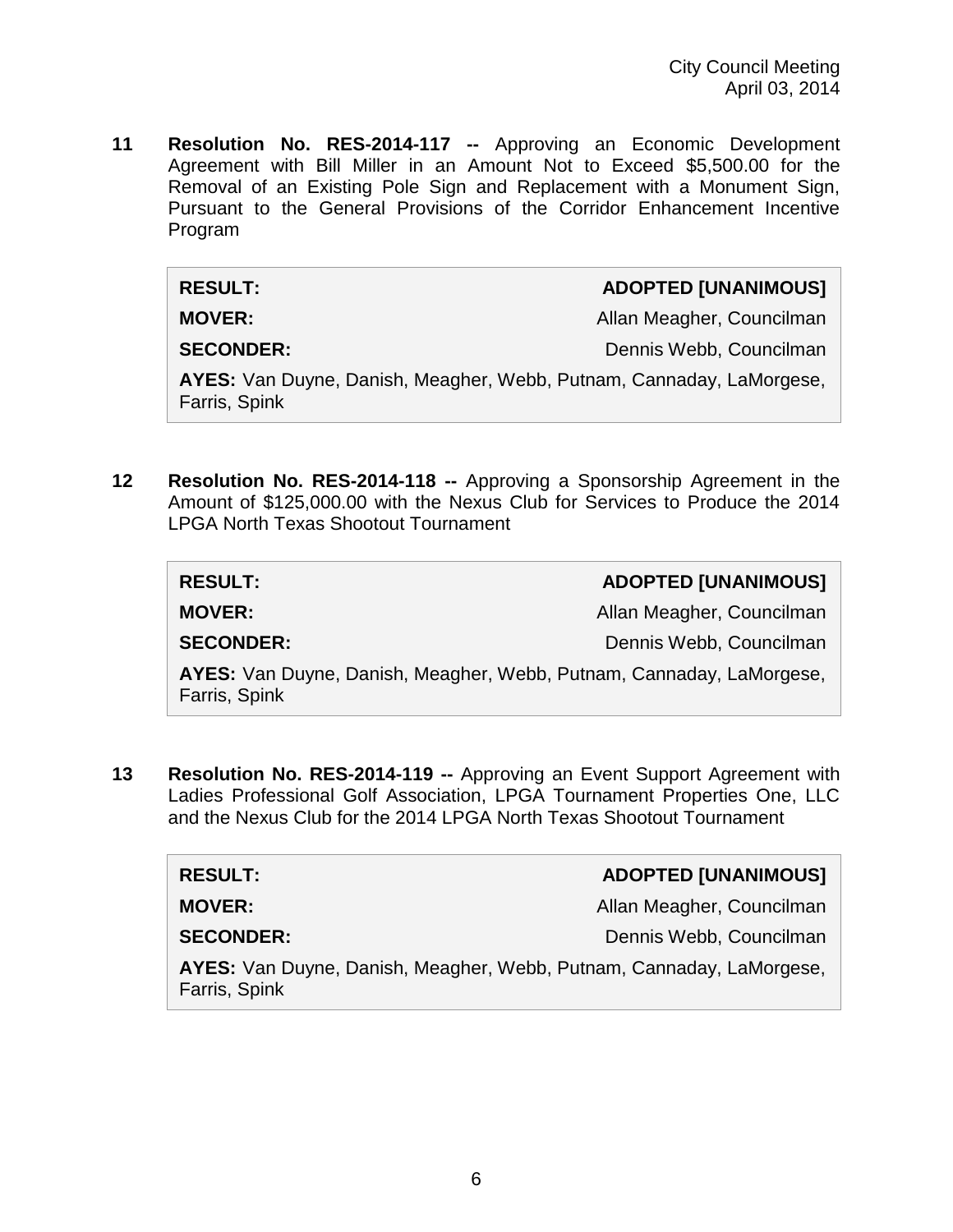**14 Resolution No. RES-2014-120 --** Approving a Sales Contract in the Amount of \$42,000.00, Plus Closing Costs Not to Exceed \$5,000.00, for the Acquisition of a 3.985 Acre Tract of Land Located at 1627 and 1629 S. Nursery Road - Kenneth W. Murphy - Property Owner

#### **RESULT: ADOPTED [UNANIMOUS]**

**MOVER:** Allan Meagher, Councilman

**SECONDER:** Dennis Webb, Councilman

**AYES:** Van Duyne, Danish, Meagher, Webb, Putnam, Cannaday, LaMorgese, Farris, Spink

**15 Resolution No. RES-2014-121 --** Approving an Engineering Services Agreement with Freese and Nichols, Inc., in the Amount of \$564,053.00 for a Long Range Water Plan

| <b>RESULT:</b>                                                       | <b>ADOPTED [UNANIMOUS]</b> |
|----------------------------------------------------------------------|----------------------------|
| <b>MOVER:</b>                                                        | Allan Meagher, Councilman  |
| <b>SECONDER:</b>                                                     | Dennis Webb, Councilman    |
| AYES: Van Duyne, Danish, Meagher, Webb, Putnam, Cannaday, LaMorgese, |                            |

Farris, Spink

**16 Resolution No. RES-2014-122 --** Approving Change Order No. 1 to the Agreement Between the City of Irving and the North Texas Municipal Water District in the Amount of \$23,763.91 for the Chapman Lake Water Access Project

| <b>RESULT:</b>                                                                        | <b>ADOPTED [UNANIMOUS]</b> |
|---------------------------------------------------------------------------------------|----------------------------|
| <b>MOVER:</b>                                                                         | Allan Meagher, Councilman  |
| <b>SECONDER:</b>                                                                      | Dennis Webb, Councilman    |
| AYES: Van Duyne, Danish, Meagher, Webb, Putnam, Cannaday, LaMorgese,<br>Farris, Spink |                            |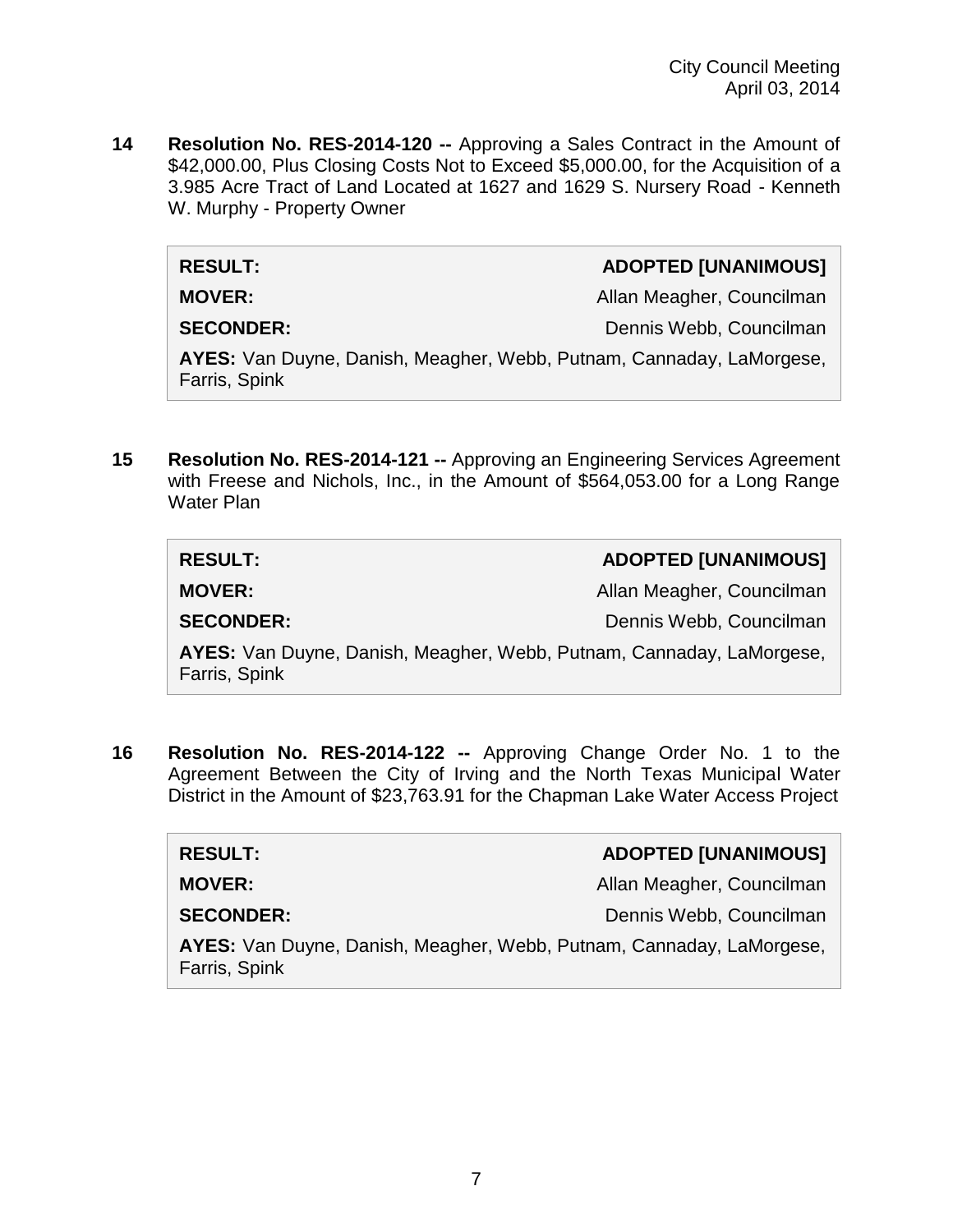City Council Meeting April 03, 2014

**17 Resolution No. RES-2014-123 --** Approving a Special Event Permit for the 2014 HP Byron Nelson Championship Golf Tournament to be Held May 12-18, 2014, at the Four Seasons Resort & Club Located at 4150 N. MacArthur Blvd., Irving, Texas

#### **RESULT: ADOPTED [UNANIMOUS]**

**MOVER:** Allan Meagher, Councilman

**SECONDER:** Dennis Webb, Councilman

**AYES:** Van Duyne, Danish, Meagher, Webb, Putnam, Cannaday, LaMorgese, Farris, Spink

**18 Resolution No. RES-2014-124 --** Rejecting the Proposals for Health and Fitness Services for the Irving Fire Department

| <b>RESULT:</b>                                                                        | <b>ADOPTED [UNANIMOUS]</b> |
|---------------------------------------------------------------------------------------|----------------------------|
| <b>MOVER:</b>                                                                         | Allan Meagher, Councilman  |
| <b>SECONDER:</b>                                                                      | Dennis Webb, Councilman    |
| AYES: Van Duyne, Danish, Meagher, Webb, Putnam, Cannaday, LaMorgese,<br>Farris, Spink |                            |

**19 Resolution No. RES-2014-125 --** Approving the Purchase from Sam Pack's Five Star Ford for Two Ford F-350 Trucks with Utility Body and a Ford F-250 Pickup in the Total Amount of \$58,234.35 Through The State of Texas Cooperative Purchasing Program

| <b>RESULT:</b>                                                                        | <b>ADOPTED [UNANIMOUS]</b> |
|---------------------------------------------------------------------------------------|----------------------------|
| <b>MOVER:</b>                                                                         | Allan Meagher, Councilman  |
| <b>SECONDER:</b>                                                                      | Dennis Webb, Councilman    |
| AYES: Van Duyne, Danish, Meagher, Webb, Putnam, Cannaday, LaMorgese,<br>Farris, Spink |                            |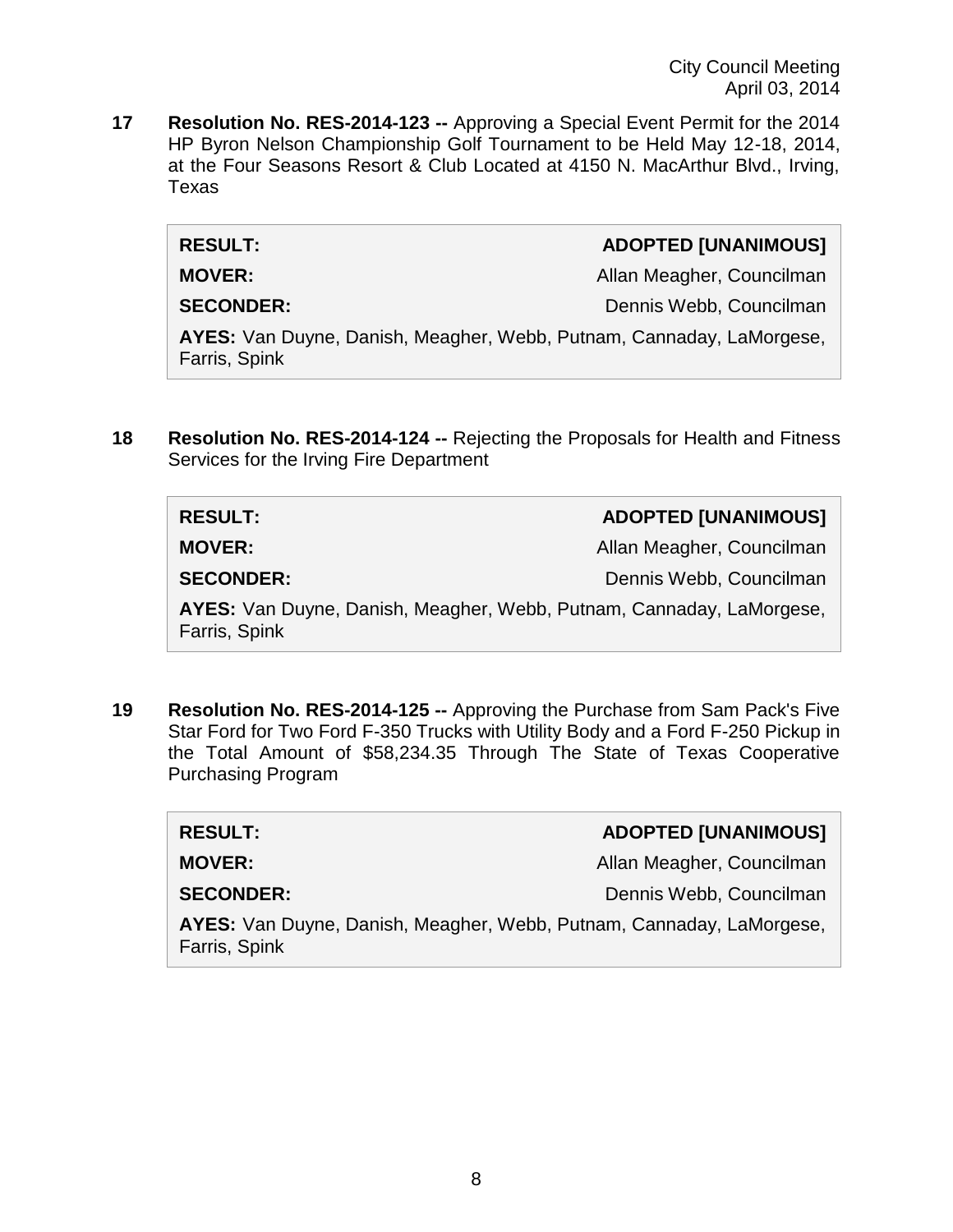City Council Meeting April 03, 2014

**20 Resolution No. RES-2014-126 --** Approving and Accepting the Bids of Garrett Demolition, Inc., and EDRS, Inc., in the Total Amount of \$246,260.00 for Asbestos Abatement and Demolition of Apartment Complex and Pool

## **RESULT: ADOPTED [UNANIMOUS]**

**MOVER:** Allan Meagher, Councilman Meagher, Councilman Meagher, Councilman

**SECONDER:** Dennis Webb, Councilman

**AYES:** Van Duyne, Danish, Meagher, Webb, Putnam, Cannaday, LaMorgese, Farris, Spink

# **INDIVIDUAL CONSIDERATION**

**21 Resolution No. RES-2014-127 --** Approving a Consulting Agreement with David Cain dba DC Strategic Consulting and a Letter Agreement with Baker Botts L.L.P. for Assistance in Transportation Public Policy Services for an Amount Not to Exceed \$250,000.00

Mayor Van Duyne opened the public hearing at approximately 7:48 p.m.

No one signed up to speak on this item at tonight's meeting.

Mayor Van Duyne closed the public hearing at approximately 7:48 p.m.

Motioned by Councilman Danish, seconded by Councilman Meagher to Approve Consulting Agreement with David Cain dba DC Strategic Consulting and a Letter Agreement with Baker Botts L.L.P. for Assistance in Transportation Public Policy Services for an Amount Not to Exceed \$250,000.00

Motion approved 8-1.

Councilmember(s) voting in opposition to this motion include: Councilman Putnam

| <b>RESULT:</b>        |                                                                | <b>ADOPTED [8 TO 1]</b>    |
|-----------------------|----------------------------------------------------------------|----------------------------|
| <b>MOVER:</b>         |                                                                | John C. Danish, Councilman |
| <b>SECONDER:</b>      |                                                                | Allan Meagher, Councilman  |
| AYES:<br><b>Spink</b> | Van Duyne, Danish, Meagher, Webb, Cannaday, LaMorgese, Farris, |                            |
| <b>NAYS:</b>          |                                                                | Joe Putnam                 |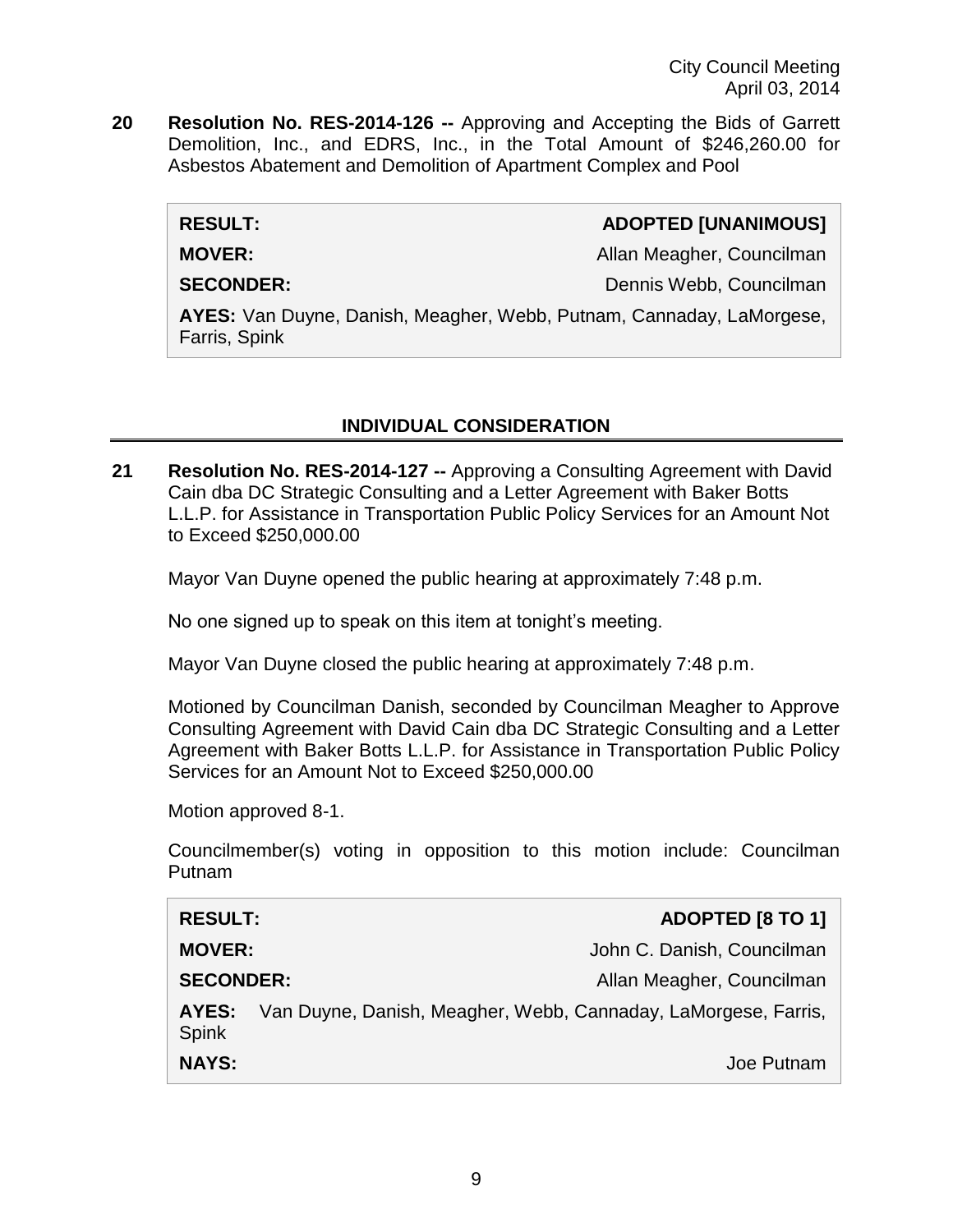**22 Resolution No. RES-2014-128 --** Approving an Economic Incentive Agreement Between the City of Irving and 7-Eleven Inc. in an Amount Dependent Upon Annual Qualification

Mayor Van Duyne opened the public hearing at approximately 7:58 p.m.

No one signed up to speak on this item at tonight's meeting.

Mayor Van Duyne closed the public hearing at approximately 7:58 p.m.

Motioned by Councilman LaMorgese, seconded by Councilman Meagher to Approve an Economic Incentive Agreement Between the City of Irving and 7- Eleven Inc. In an Amount Dependent Upon Annual Qualification

Motion approved 8-1.

Councilmember(s) voting in opposition to this motion include: Councilman Putnam

| <b>RESULT:</b>        | <b>ADOPTED [8 TO 1]</b>                                        |
|-----------------------|----------------------------------------------------------------|
| <b>MOVER:</b>         | Brad M. LaMorgese, Councilman                                  |
| <b>SECONDER:</b>      | Allan Meagher, Councilman                                      |
| AYES:<br><b>Spink</b> | Van Duyne, Danish, Meagher, Webb, Cannaday, LaMorgese, Farris, |
| <b>NAYS:</b>          | Joe Putnam                                                     |

**23 Resolution No. RES-2014-129 --** Approving an Economic Incentive Agreement Between the City of Irving and Crow-Billingsley 635 Beltline, LTD. in an Amount Dependent Upon Annual Qualification

Mayor Van Duyne opened the public hearing at approximately 8:00 p.m.

No one signed up to speak on this item at tonight's meeting

Mayor Van Duyne closed the public hearing at approximately 8:00 p.m.

Motioned by Councilman LaMorgese, seconded by Councilwoman Cannaday to Approve an Economic Incentive Agreement Between the City of Irving and Crow-Billingsley 635 Beltline, LTD. In an Amount Dependent Upon Annual Qualification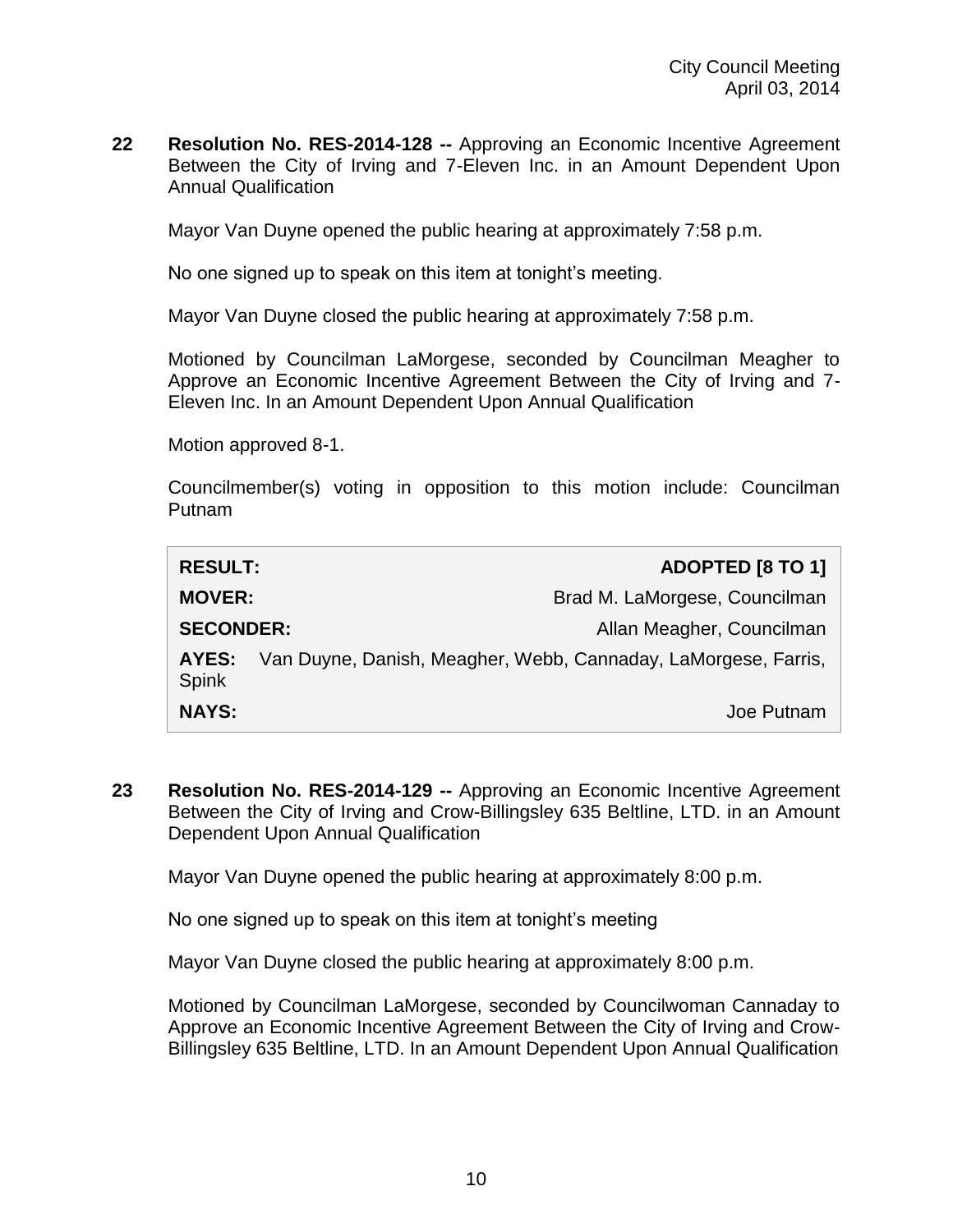Motion approved 8-1.

Councilmember(s) voting in opposition to this motion include: Councilman Putnam

| <b>RESULT:</b>        | ADOPTED [8 TO 1]                                               |
|-----------------------|----------------------------------------------------------------|
| <b>MOVER:</b>         | Brad M. LaMorgese, Councilman                                  |
| <b>SECONDER:</b>      | Rose Cannaday, Councilwoman                                    |
| AYES:<br><b>Spink</b> | Van Duyne, Danish, Meagher, Webb, Cannaday, LaMorgese, Farris, |
| <b>NAYS:</b>          | Joe Putnam                                                     |

# **ZONING CASES AND COMPANION ITEMS**

**24 Ordinance No. ORD-2014-9564 --** Zoning Case #ZC13-0049 - Granting S-P-2 (Generalized Site Plan) for FWY (Freeway) Uses - Approximately 39.03 Acres Located at 6431 Longhorn Drive - Corgan Associates, Applicant - Quality Technology Services, Owner

Mayor Van Duyne opened the public hearing at approximately 8:01 p.m.

No one signed up to speak on this item at tonight's meeting.

Mayor Van Duyne closed the public hearing at approximately 8:01 p.m.

Motioned by Councilwoman Cannaday, seconded by Councilman Meagher to Approve Zoning Case #ZC13-0049 - Granting S-P-2 (Generalized Site Plan) for FWY (Freeway) Uses - Approximately 39.03 Acres Located at 6431 Longhorn Drive - Corgan Associates, Applicant - Quality Technology Services, Owner

Motion approved 9-0.

| <b>RESULT:</b>                                                              | ADOPTED [UNANIMOUS]         |
|-----------------------------------------------------------------------------|-----------------------------|
| <b>MOVER:</b>                                                               | Rose Cannaday, Councilwoman |
| <b>SECONDER:</b>                                                            | Allan Meagher, Councilman   |
| <b>AYES:</b> Van Duyne, Danish, Meagher, Webb, Putnam, Cannaday, LaMorgese, |                             |

Farris, Spink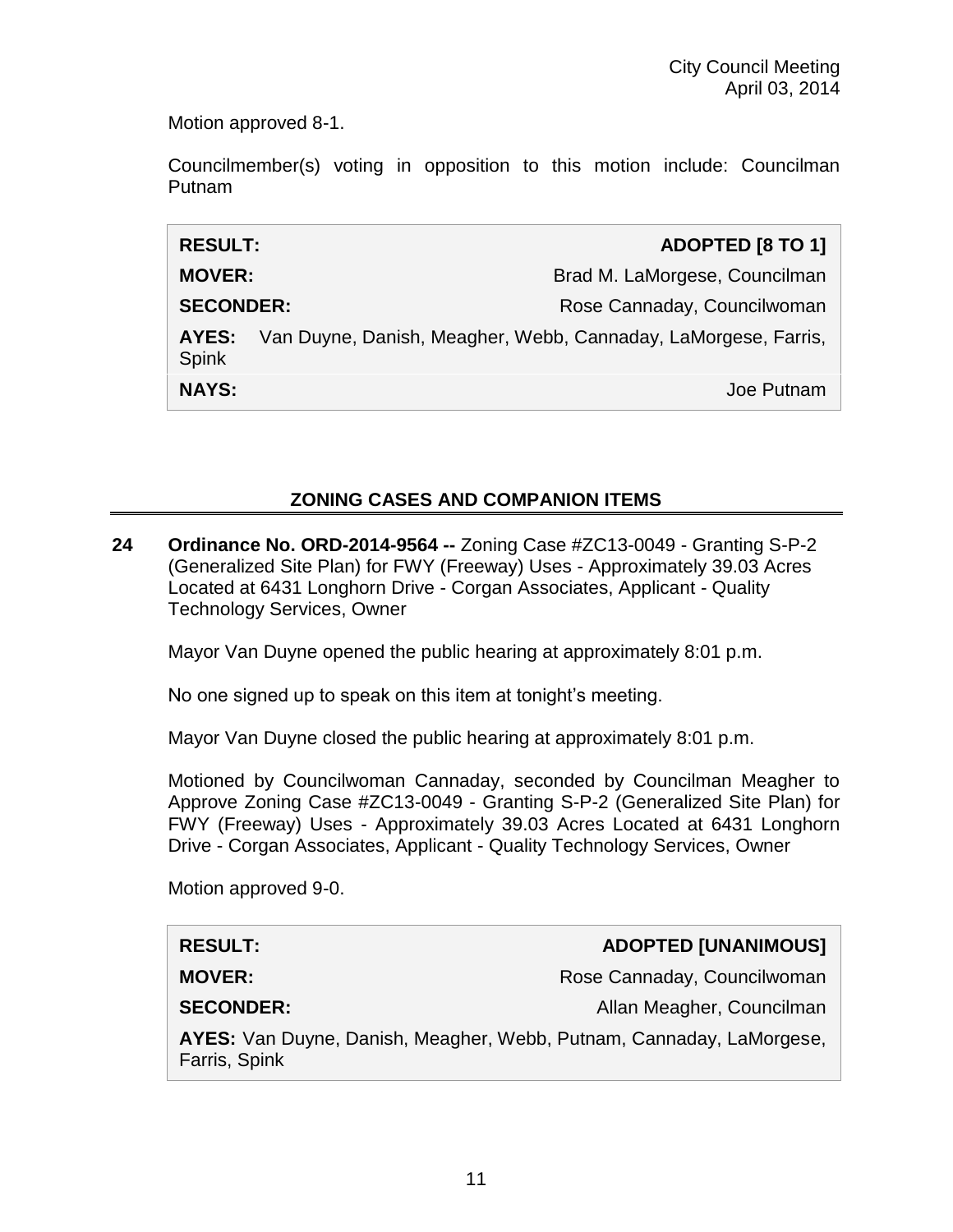**25 Ordinance No. ORD-2014-9565 --** Zoning Case #ZC13-00059 - Granting S-P-1 (Detailed Site Plan) for R-AB (Restaurant with the Accessory Use of the Sale of Alcoholic Beverages for On-Premises Consumption) Uses with a Variance to the Distance Separation Requirements from a Residence - Approximately 0.480 Acres Located at 1210 East Irving Boulevard - Rancho Restaurant, Applicant - JJEMMA, LLC, Owner

Mayor Van Duyne opened the public hearing at approximately 8:01 p.m.

The following individual(s) signed up to speak in support of this item: Manuel Benavidez, 2103 Meadow Glen, Irving, TX

Mayor Van Duyne closed the public hearing at approximately 8:01 p.m. Motioned by Councilman Farris, seconded by Councilman Danish to Approve Zoning Case #ZC13-00059 - Granting S-P-1 (Detailed Site Plan) for R-AB (Restaurant with the Accessory Use of the Sale of Alcoholic Beverages for On-Premises Consumption) Uses with a Variance to the Distance Separation Requirements from a Residence - Approximately 0.480 Acres Located at 1210 East Irving Boulevard - Rancho Restaurant, Applicant - JJEMMA, LLC, Owner, subject to a façade improvement that include: additional landscaping, fencing repairs, a new door facing Irving Blvd and whatever setback variance is required to accommodate those items within six months.

Motion approved 8-1.

Councilmember(s) voting in opposition to this motion include: Councilman Putnam

| <b>RESULT:</b>        | ADOPTED [8 TO 1]                                               |
|-----------------------|----------------------------------------------------------------|
| <b>MOVER:</b>         | Dennis Webb, Councilman                                        |
| <b>SECONDER:</b>      | John C. Danish, Councilman                                     |
| AYES:<br><b>Spink</b> | Van Duyne, Danish, Meagher, Webb, Cannaday, LaMorgese, Farris, |
| <b>NAYS:</b>          | Joe Putnam                                                     |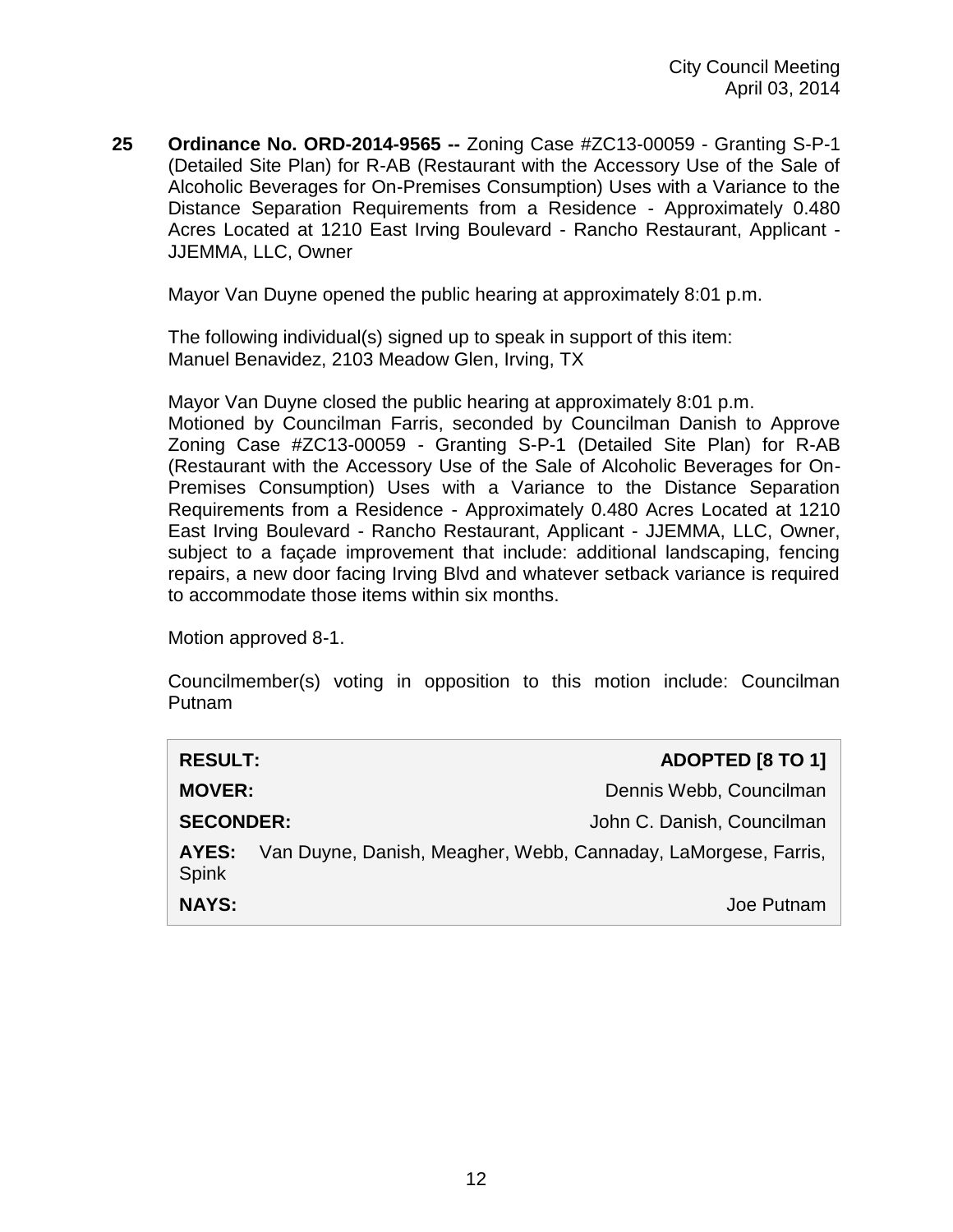**26 Ordinance No. ORD-2014-9566 --** Zoning Case #ZC14-0002 - Amending the Comprehensive Plan to Change the Recommended Land Use from Retail to Medium Density Residential and Granting S-P-2 (Generalized Site Plan) for R-TH (Townhouse) Uses - Approximately 7.8 Acres Located on the Northwest Corner of Hardrock Road and Pioneer Drive - JDJR Engineers, Applicant - DFW South II Limited Partnership, Owner

Mayor Van Duyne opened the public hearing at approximately 8:22 p.m.

No one signed up to speak on this item at tonight's meeting.

Mayor Van Duyne closed the public hearing at approximately 8:22 p.m.

Motioned by Councilman LaMorgese, seconded by Councilman Farris to Approve Zoning Case #ZC14-0002 - Amending the Comprehensive Plan to Change the Recommended Land Use from Retail to Medium Density Residential and Granting S-P-2 (Generalized Site Plan) for R-TH (Townhouse) Uses - Approximately 7.8 Acres Located on the Northwest Corner of Hardrock Road and Pioneer Drive - JDJR Engineers, Applicant - DFW South II Limited Partnership, **Owner** 

Motion approved 8-1.

Councilmember(s) voting in opposition to this motion include: Councilman Meagher

| <b>RESULT:</b>               | ADOPTED [8 TO 1]                                              |
|------------------------------|---------------------------------------------------------------|
| <b>MOVER:</b>                | Brad M. LaMorgese, Councilman                                 |
| <b>SECONDER:</b>             | Gerald Farris, Councilman                                     |
| <b>AYES:</b><br><b>Spink</b> | Van Duyne, Danish, Webb, Putnam, Cannaday, LaMorgese, Farris, |
| <b>NAYS:</b>                 | Allan Meagher                                                 |

**27 Ordinance No. ORD-2014-9567 --** Zoning Case #ZC14-0009 - Granting PUD (Planned Unit Development) for S-P-1 (Detailed Site Plan) for R-AB (Restaurant with the Accessory Use of the Sale of Alcoholic Beverages for On-Premise Consumption) Uses - Approximately 3,589 Square Feet Located at 6550 N. MacArthur Boulevard, Suite 100 - Snappy Salads, Applicant - Tuscan Shopping Center, Owner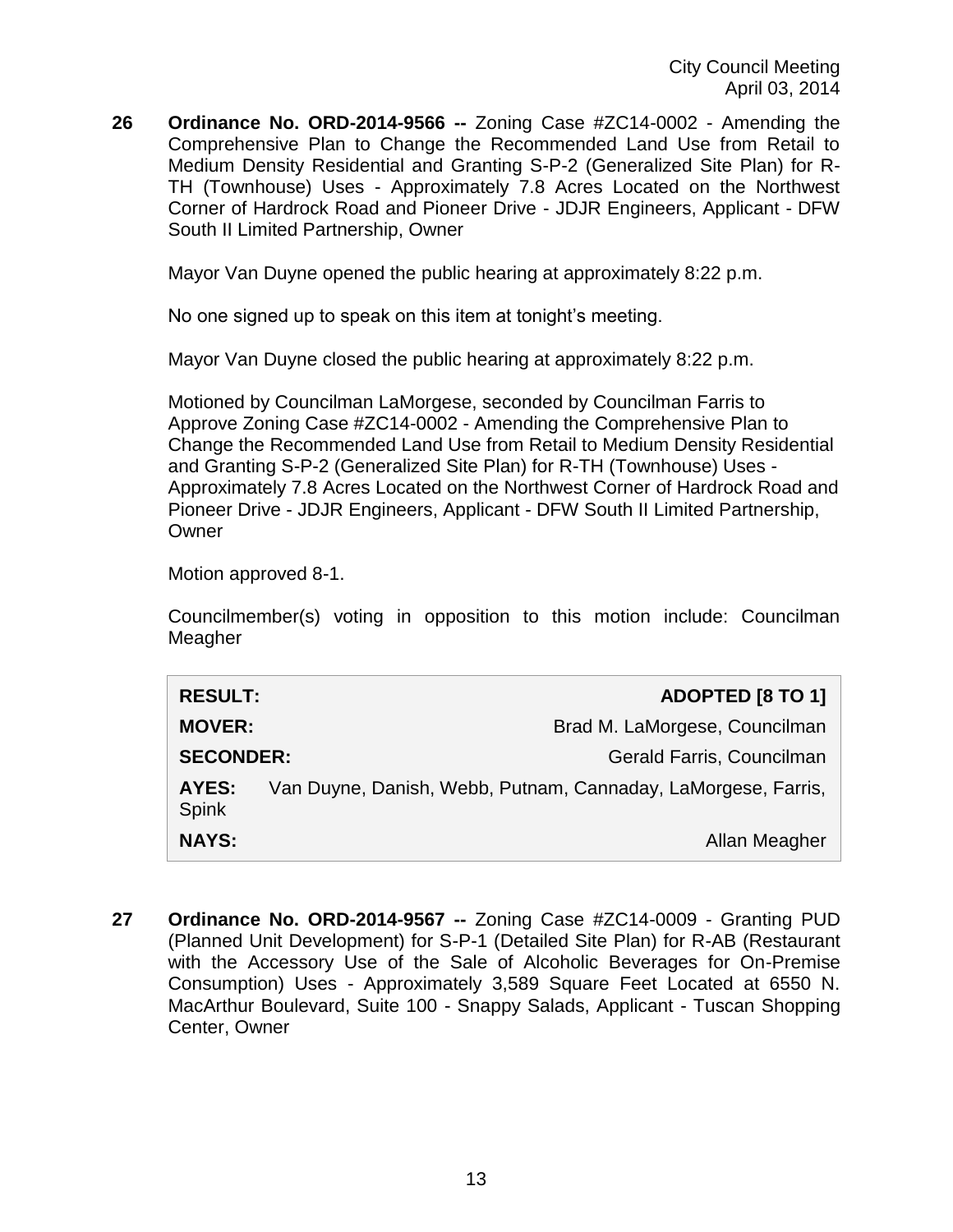Mayor Van Duyne opened the public hearing at approximately 8:23 p.m.

No one signed up to speak on this item at tonight's meeting.

Mayor Van Duyne closed the public hearing at approximately 8:23 p.m.

Motioned by Mayor Van Duyne, seconded by Councilman Meagher to postpone this item to the April 17, 2014 meeting.

Motion approved 9-0.

| <b>RESULT:</b>                                                                        | <b>POSTPONED [UNANIMOUS]</b><br>Next: 4/17/2014 7:00 PM |
|---------------------------------------------------------------------------------------|---------------------------------------------------------|
| <b>MOVER:</b>                                                                         | Beth Van Duyne, Mayor                                   |
| <b>SECONDER:</b>                                                                      | Allan Meagher, Councilman                               |
| AYES: Van Duyne, Danish, Meagher, Webb, Putnam, Cannaday, LaMorgese,<br>Farris, Spink |                                                         |

**28 Ordinance No. ORD-2014-9568 --** Amending the Master Thoroughfare Plan Section of the Comprehensive Plan, as Amended - City of Irving, Applicant

Mayor Van Duyne opened the public hearing at approximately 8:24 p.m.

No one signed up to speak on this item at tonight's meeting.

Mayor Van Duyne closed the public hearing at approximately 8:24 p.m.

Motioned by Councilman Farris, seconded by Councilman Spink to Approve Amending the Master Thoroughfare Plan Section of the Comprehensive Plan, as Amended - City of Irving, Applicant

Motion approved 9-0.

# **RESULT: ADOPTED [UNANIMOUS]**

**MOVER:** Gerald Farris, Councilman

**SECONDER:** Thomas Spink, Councilman

**AYES:** Van Duyne, Danish, Meagher, Webb, Putnam, Cannaday, LaMorgese, Farris, Spink